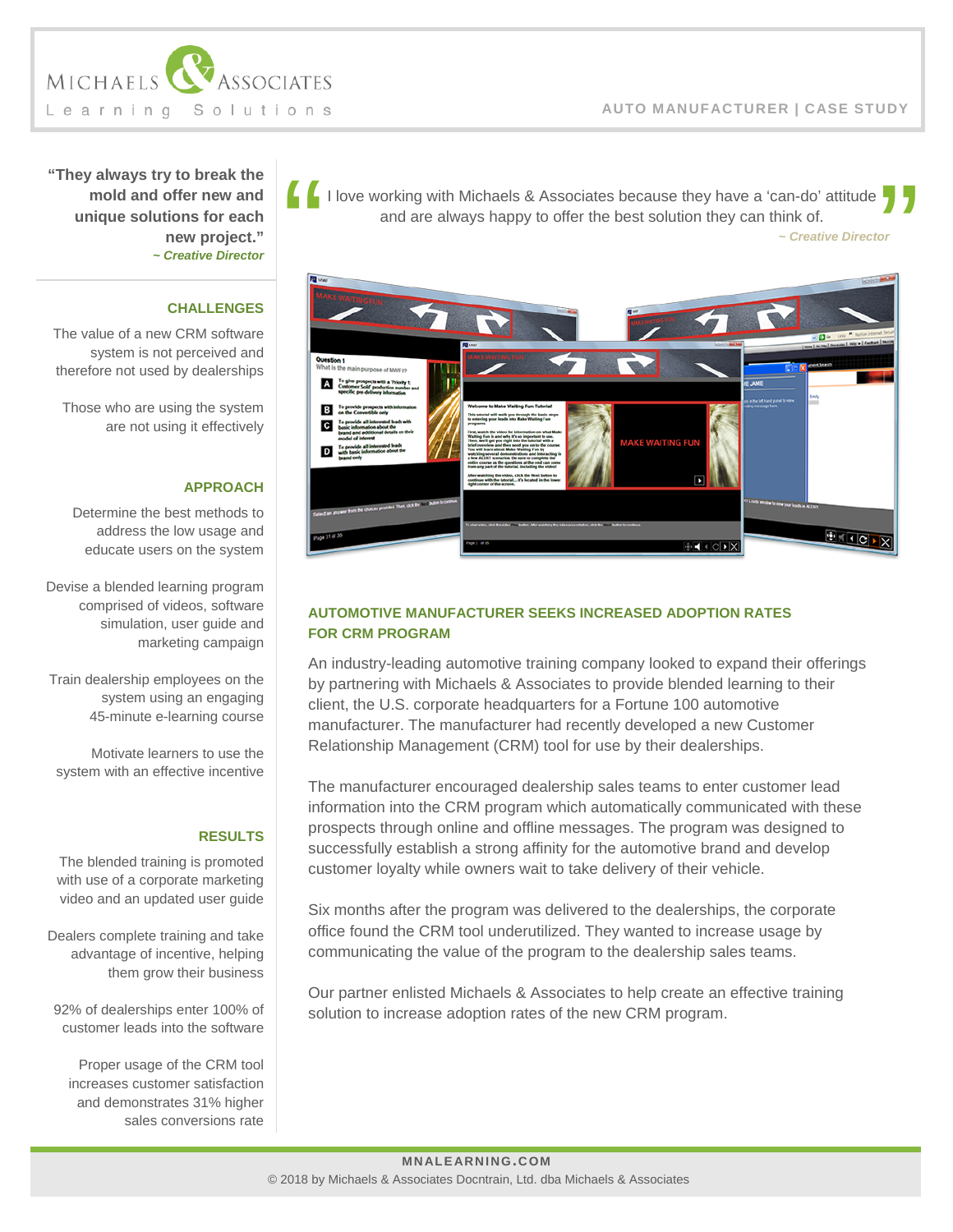

**" To Michaels & Associates, nay, our extended family who has worked tirelessly to ensure our vision has become a reality – and never said anything but, 'How else can we support you?', I thank you."**

> *~ Automotive Manufacturer's Training Manager*



#### **PARTNERS COLLABORATE TO CREATE BLENDED PROGRAM AND INCENTIVES**

The manufacturer expressed that only a small percentage of dealerships were using the program and that the only support material for the software was a 51 page user manual. Few people referred to the manual and typically only entered partial information into the system. Clearly, dealerships weren't aware of the software's benefits and how it would help them perform their daily tasks.

Michaels & Associates and the training partner determined the best answer to the identified issues: create a blended learning solution that includes a 45-minute elearning course, an updated user guide and a corporate video used to market the program.

The e-learning course was developed in an authoring tool selected by the manufacturer for ease of internal future updates. It included the following elements:

- Interactive software simulations
- Corporate branded videos
- Animated software demonstrations
- SCORM-compliant package to plug and play with LMS

Learners were also given an incentive to complete the training and use the software. If they reached and maintained a minimum software usage rate of 50%, the manufacturer would directly e-mail them a list of leads—a list that otherwise had to be manually accessed in a time-consuming, multi-step process.